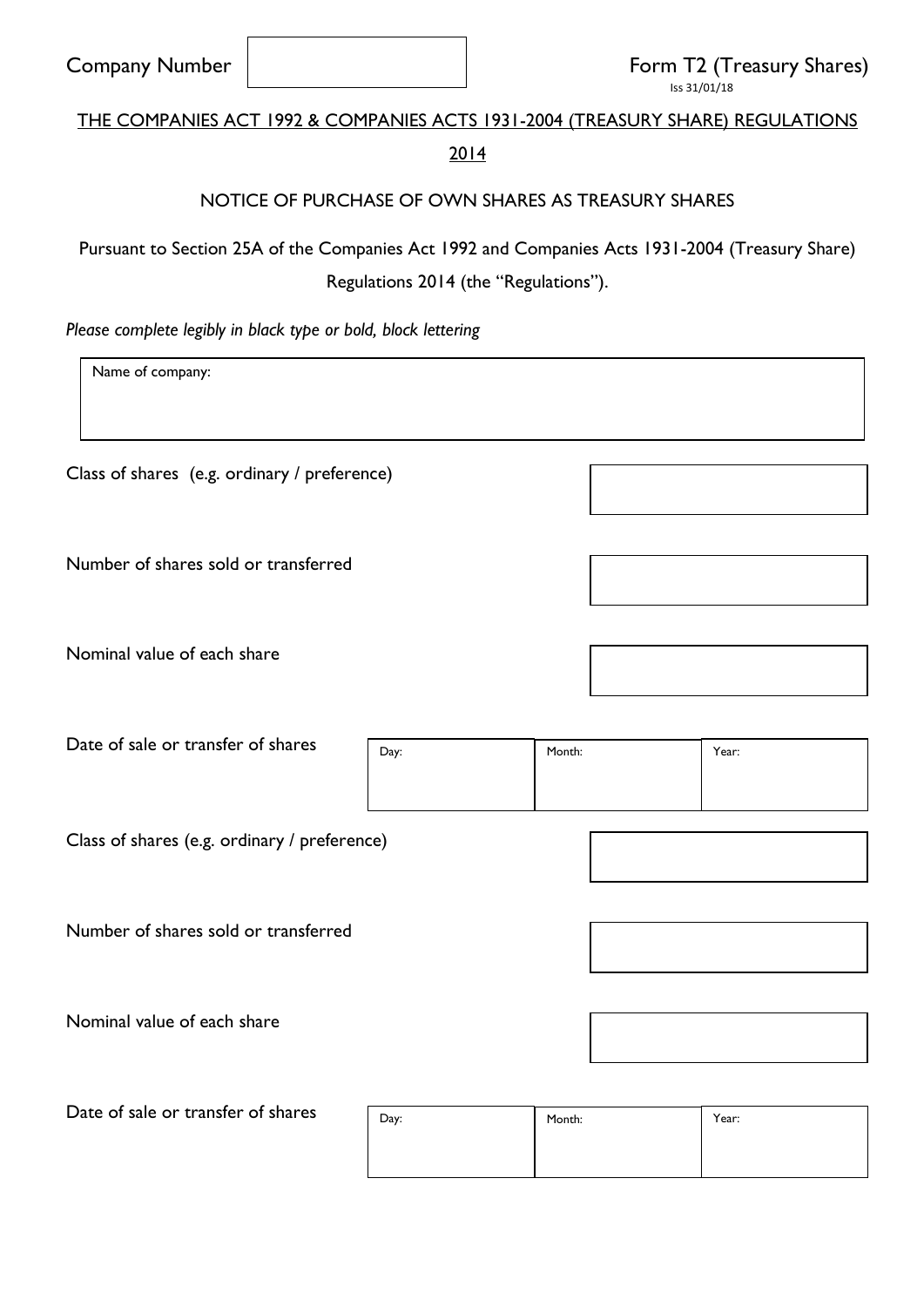| <b>Company Number</b> |  |
|-----------------------|--|
|-----------------------|--|

Class of shares (e.g. ordinary / preference) Number of shares sold or transferred Nominal value of each share Date of sale or transfer of shares Class of shares (e.g. ordinary / preference) Number of shares sold or transferred Nominal value of each share Date of sale or transfer of shares Class of shares (e.g. ordinary / preference) Number of shares sold or transferred Nominal value of each share Date of sale or transfer of shares Day: Month: Pay: Pay: Day: **Nonth:** Month: **Year:** Year: Day: Month: Pay: Pay: